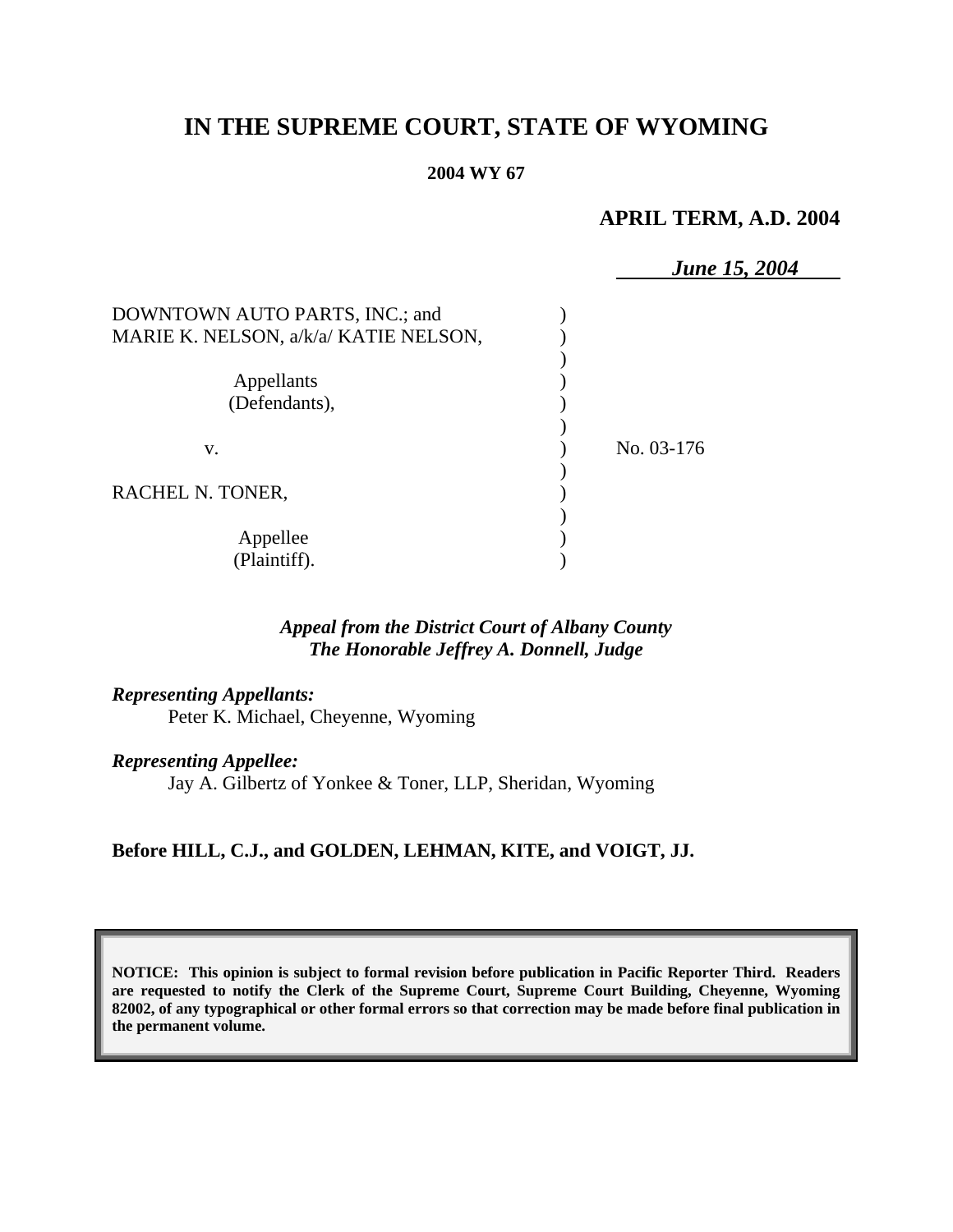## **GOLDEN**, Justice.

[¶1] The sole issue presented is whether the trial court properly relied on ordinary negligence principles to determine the existence of duty in this vehicle and pedestrian collision case. The employee driver, Marie K. Nelson (Nelson), for Appellant Downtown Auto Parts, Inc., (Downtown) struck and injured Rachel N. Toner (Toner) as she attempted to cross a street. Following a bench trial, the trial court applied comparative fault principles, determined that both parties were negligent, but Downtown's greater fault entitled Toner to money damages. In this appeal, Downtown contends that the trial court erred as a matter of law in ruling that Nelson owed a duty to Toner under the "sudden appearance" rule of law.

[¶2] We hold that the trial court's ruling that Nelson owed a duty to Toner which she had breached, causing damages, was not clearly erroneous. We affirm.

## **ISSUE**

[¶3] Downtown presents this issue for our review:

1. Whether an automobile driver can be at fault for a collision with a pedestrian when the driver was complying with all traffic statutes and ordinances immediately before the collision and the pedestrian appeared suddenly from a hidden location behind an obstruction.

Toner contends that the issue properly before us is:

Was there sufficient evidence for the trial court to conclude that the defendant was negligent?

# **FACTS**

[¶4] On the morning of September 28, 1998, Toner, a graduate student at the University of Wyoming, was given a ride to class by a friend. No curbside parking was available, and the friend double-parked his van in the westbound lane of Lewis Street, which is adjacent to the University. Toner had to walk in front of the friend's van and across Lewis Street without using a crosswalk in order to reach her destination at the Geology Building. An oncoming vehicle stopped and gave Toner the right-of-way. The Downtown Auto Parts delivery vehicle driven by Nelson approached the van from the rear, drove around the double-parked van, accelerating as it passed, and struck Toner just as she stepped out into the street. Toner sustained serious damage to her left knee which required surgery and extensive treatment afterwards. The parties did not dispute that Nelson was acting within the scope of her employment and, after a bench trial, the trial court issued a decision letter stating its general findings and apportioning sixty percent of fault to Downtown and forty percent of fault to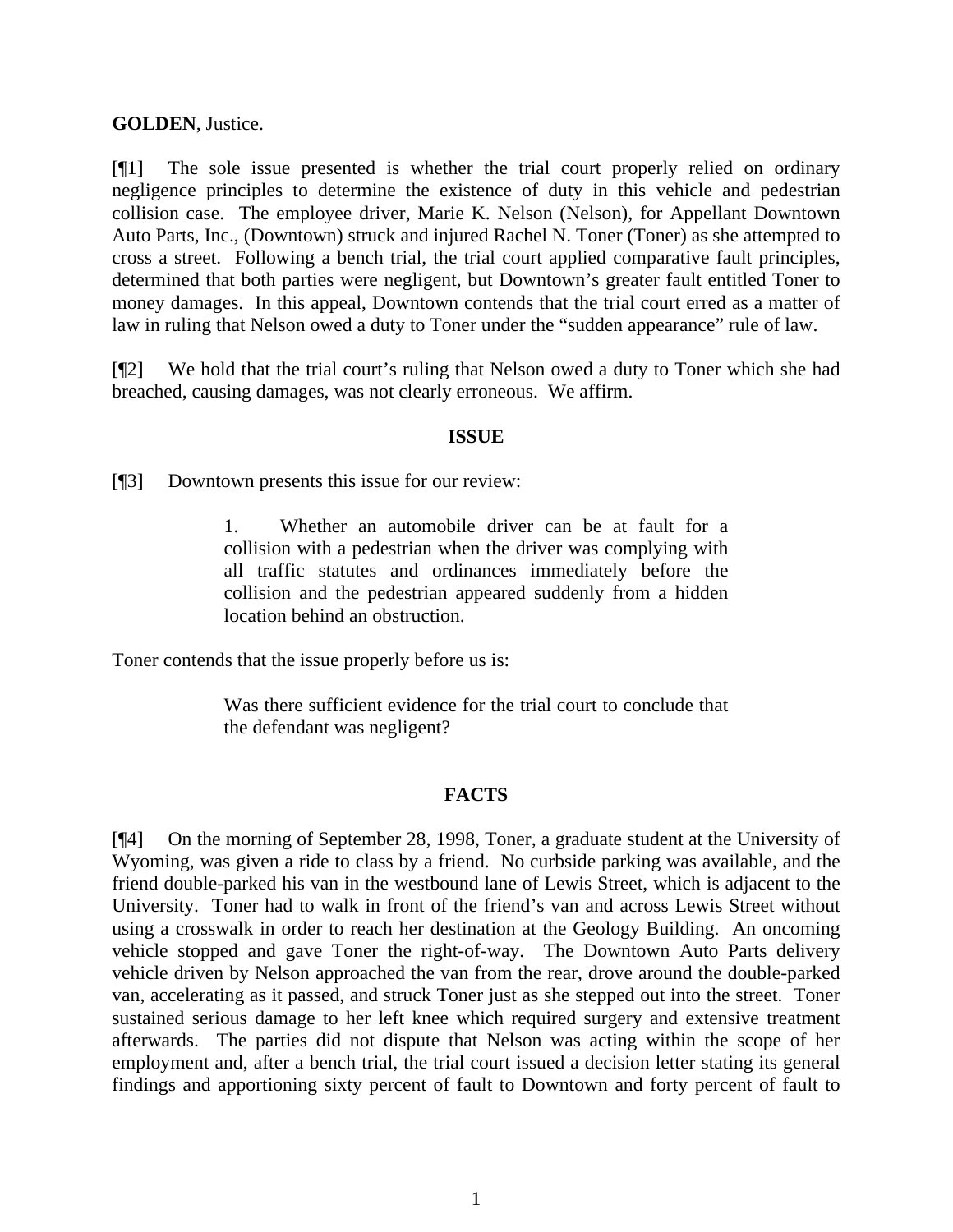Toner. Under Wyoming's comparative fault laws, Downtown was responsible for sixty percent of the damages, and judgment was entered accordingly. This appeal followed.

#### **DISCUSSION**

#### *Standard of Review*

[¶5] Our standard of review when a trial is held before the bench, rather than a jury, is:

The factual findings of a judge are not entitled to the limited review afforded a jury verdict*. Hopper v. All Pet Animal Clinic, Inc*., 861 P.2d 531, 538 (Wyo. 1993). While the findings are presumptively correct, the appellate court may examine all of the properly admissible evidence in the record. *Id*. Due regard is given to the opportunity of the trial judge to assess the credibility of the witnesses, and our review does not entail weighing disputed evidence. *Id*. Findings of fact will not be set aside unless the findings are clearly erroneous. *Id*. A finding is clearly erroneous when, although there is evidence to support it, the reviewing court on the entire evidence is left with the definite and firm conviction that a mistake has been committed. *Id*. We review a district court's conclusions of law *de novo* on appeal. *Id*.

*Saulcy Land Co. v. Jones,* 983 P.2d 1200, 1203 (Wyo. 1999).

#### *Duty to Pedestrian*

[¶6] After carefully examining the evidence, the trial court as fact finder concluded that Nelson had breached a duty owed to pedestrians by failing to determine if pedestrians were present as she passed a parked van despite her knowledge that the Lewis Street area had a great deal of pedestrian traffic. The trial court also concluded that Toner negligently failed to look to her left before crossing the street. Because Nelson had the capability of causing great harm in her automobile and could have avoided the hazard with only minimal caution, the trial court found that Nelson's fault was greater than Toner's. In its decision letter, the trial court quoted the following passage from *Feltner v. Bishop,* 348 P.2d 548 (Wyo. 1960):

> We are fully aware of the soundness of the general rule that the operator of an automobile cannot assume that the road is clear and that under all circumstances and at all times an operator is bound to anticipate that persons may be met at any point in a public way, whether street, road or highway. We also feel this duty becomes more strict when the presence of persons upon streets or highways actually exists or becomes more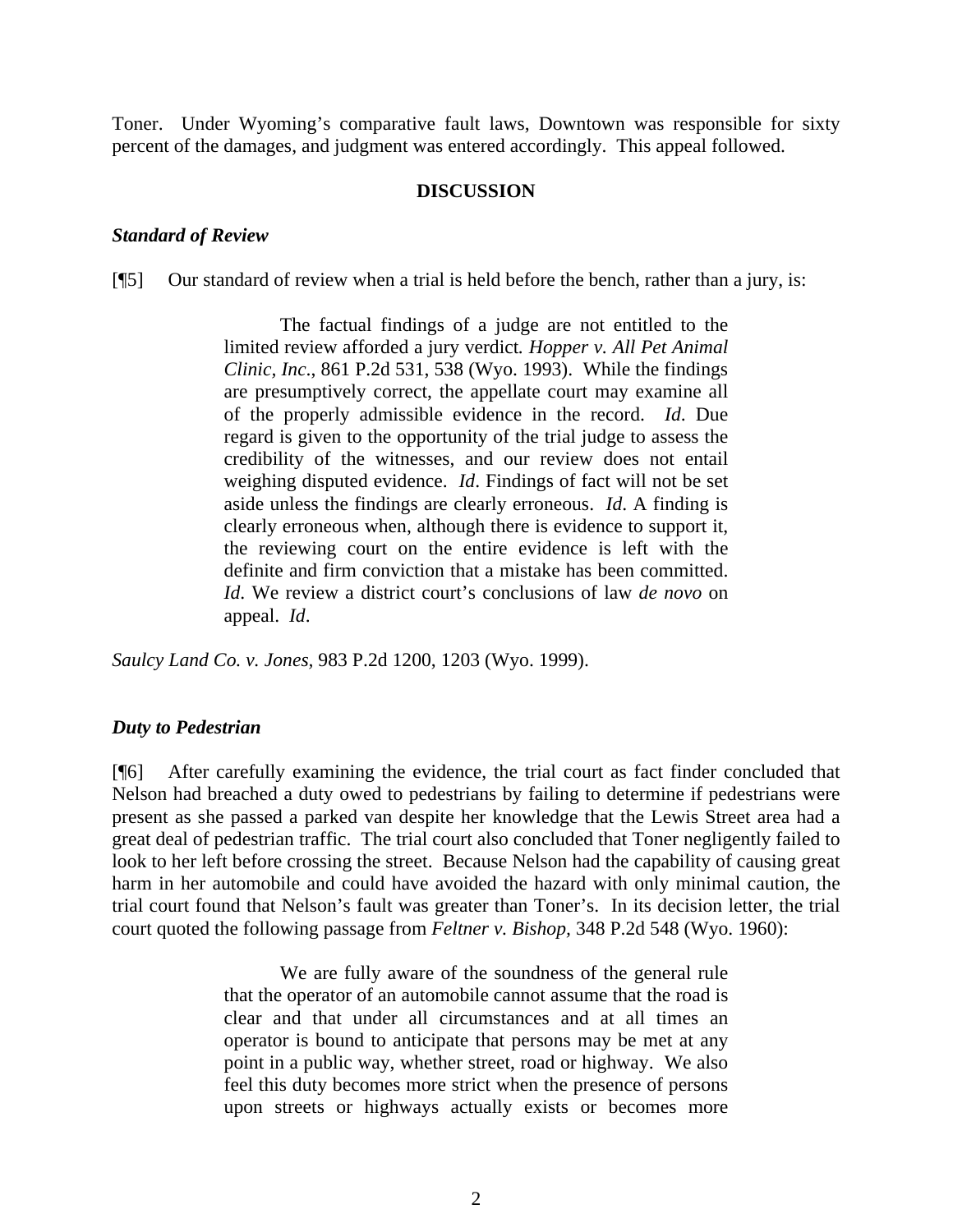probable. On the other hand, the limit of the operator's duty when lawfully driving is to exercise a diligence commensurate with hazards disclosed under surrounding circumstances, and the lookout which operators of vehicles must maintain is that most effective in the light of all present conditions and those reasonably to be anticipated.

We also recognize that the existing circumstances surrounding an accident bear largely upon the question of an automobile operator's negligence . . . .

*Id.* at 549-50 (citations omitted).

[¶7] Downtown contends that the trial court misapplied *Feltner.* It argues that *Feltner* stands for the "sudden appearance rule" which posits that a driver, as a matter of law, has no duty to anticipate a pedestrian's sudden appearance from behind a parked automobile. *See Feltner,* at 550-51. In this case, Downtown contends that because the trial court found that Nelson had obeyed all traffic laws as she attempted to pass the van and because Toner appeared suddenly from a hidden location, Nelson owed no duty to Toner. Toner contends that this simple case requires application of ordinary negligence principles and apportionment of fault, both factual determinations.

[¶8] There are four elements to a negligence cause of action: (1) the defendant owed the plaintiff a duty to conform to a specified standard of care; (2) the defendant breached the duty of care; (3) the defendant's breach of the duty of care proximately caused injury to the plaintiff; and (4) the injury sustained by the plaintiff is compensable by money damages. *Valance v. VI-Doug, Inc.,* 2002 WY 113, ¶8, 50 P.3d 697, ¶8 (Wyo. 2002). Whether a duty exists is a question of law for the court and may arise based upon common law, contract or statute. *Id.*; *Natrona County v. Blake*, 2003 WY 170, ¶6, 81 P.3d 948, ¶6 (Wyo. 2003). However, when the question of duty depends upon the initial determination of certain basic facts, that initial determination is a question of fact for the fact-finder. *Valance*, ¶8*.* In vehicle and pedestrian collision cases, the common law duty on the basis of ordinary negligence principles states that a driver owes a duty to exercise the degree of care required of a reasonable person in light of all the circumstances. *Fegler v. Brodie,* 574 P.2d 751, 755 (Wyo. 1978).

[¶9] In *Feltner,* the driver struck a toddler who darted in front of her from diagonally parked vehicles. *Feltner,* 348 P.2d at 549. After trial to the court, judgment was in favor of the driver, and that decision was upheld on appeal. *Id.* at 553. *Feltner* noted that the "sudden appearance" of the child in front of the vehicle was a circumstance supported by evidence permitting the trier of fact to decide that the driver had not been negligent. In other words, the "sudden appearance" of the child was a circumstance to be considered under ordinary negligence principles by the trier of fact. *Id.* at 550. Our review of the trial court's decision in this case indicates that the reason for Nelson's failure to see Toner was the primary issue in the case. As a driver, Nelson owed a duty of reasonable care under the circumstances. Under the common law duty and our standard that all circumstances are to be considered,